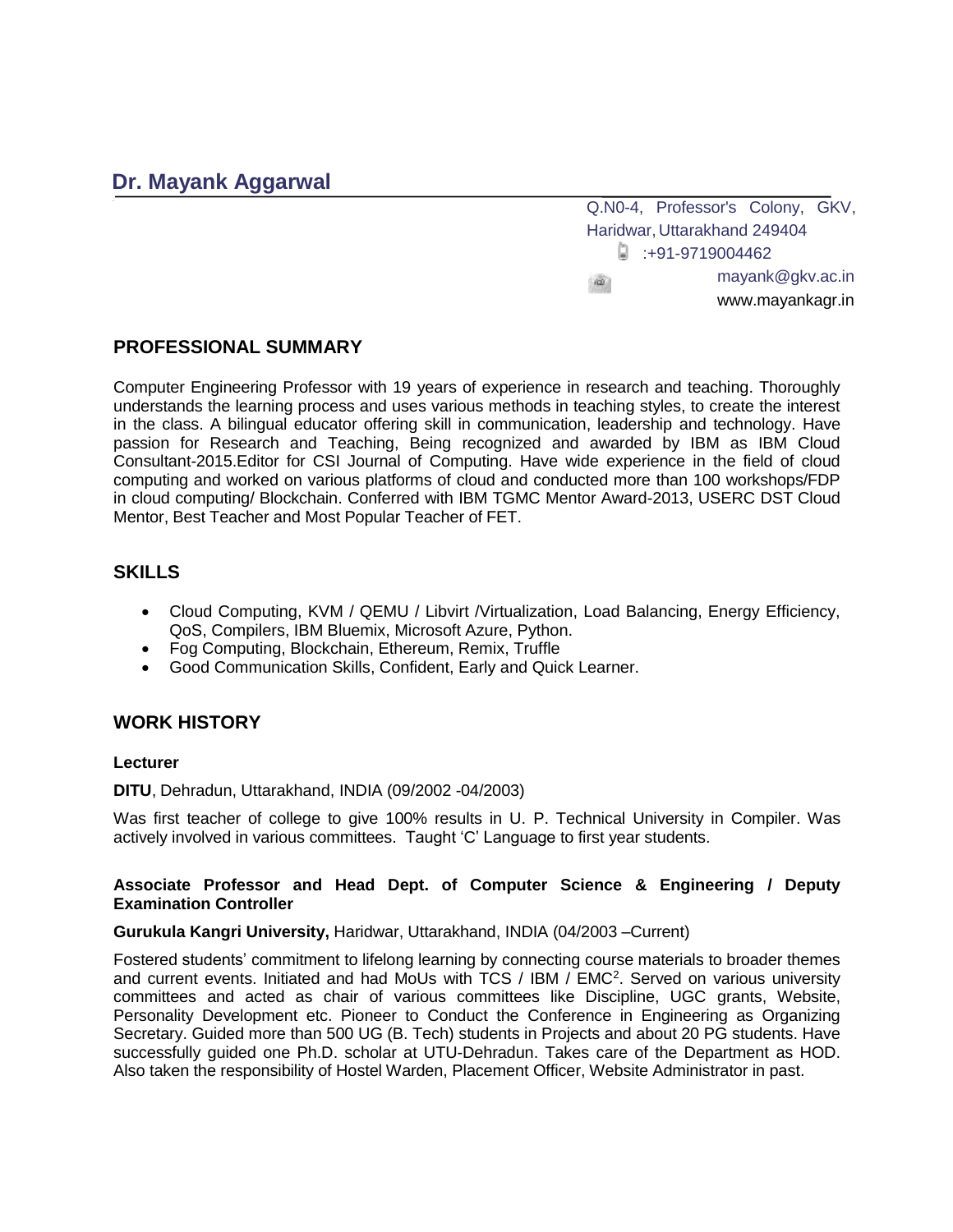## **PATENTS**

1. Mayank Aggarwal, Krishna Rajput, Aditya Tripathi, Ashutosh Bhat. "System and Method to securely store data across network in distributed database to rehabilitate river". Published in Official Journal of Patent Office. Issue No 23/2020. Date 05/06/2020. Application No: 202011017541.

2. Sumit Bansal, Mayank Aggarwal, Himanshu Agarwal. "A cloud fog based architecture for smart healthcare system for industry and society purpose." Granted by Australian Government (Innovation Patent). Patent No: 2021107417. Dated 25, August,2021.

## **MOOCS COURSE DEVELOPED**

1. A course on Blockchain at SWAYAM portal.

## **RECENT PUBLICATIONS**

\*Paper titled "A systematic review of Task scheduling approaches in fog computing",Transac. Emerging Technologies. May, 2022, ISSN 2161-3915.(SCIE)

\*Paper titled "Optimization and Prediction of Karanja Oil transesterification with domestic microwave by RSM and ANN", International Journal of Ambient Energy, Dec 2020,(Online First),Online ISSN 2162-8246.(Scopus/ESCI)

\*Paper titled "Optimal Elliptic Effective Approach for Secure Data Storage in Clouds", International Journal of Knowledge and Systems Science, Nov 2020, Vol 11 No 4, ISSN 1947-8208, pp 65- 81.(ESCI/Scopus Indexed)

\* Paper titled "Effective Cryptographic Renewal Method with Rivest-Shamir-Adleman, Modified Artificial Bee Colony Optimization to Achieve Secure Cloud Storage and Computation in Cloud Computing ", Journal of Computational and Theoretical Nanoscience, June 2020, Vol 17 No 6, ISSN 1546 1955, pp 2702-2708(Scopus Indexed)

\*Paper titled, "Machine Learning based model to combat Covid-19", Fuzzy Rule based system to predict Covid-19 a deadly virus", International Journal of Information Technology and Electrical Engineering, Aug 2020, Vol 9 Issue 4, ISSN 2306-708X, pp 33-40(UGC Indexed).

\*Paper titled, "Fuzzy Rule based system to predict Covid-19 a deadly virus", International Journal of Management and Humanities, April 2020, Vol 4 Issue 8, ISSN 2394-0913, pp 78-82(UGC Indexed).

\*Paper titled, "A Technological Review on Scheduling Algorithm to Improve Performance of Cloud Computing Environment", International Journal of Technology and Exploring Engineering, April 2019, Vol 8 Issue 6C,pp 166-72. ISSN 2278-3075(Scopus Indexed)

**\***Paper titled, "AN ENHANCED SCHEDULING APPROACH WITH CLOUDLET MIGRATIONS FOR RESOURCE INTENSIVE APPLICATIONS", Journal of Engineering Science & Technology, Aug 2018, Vol 13 No8, pp 2299-2317. ISSN 1823-4690(Scopus / ESCI Indexed)

**\***Paper titled, "Optimized Cost Model with Optimal Disk Usage for Cloud", Big Data Analytics-Advances in Intelligent Systems and Computing (Springer, Singapore), 2018, Vol 654, pp 481-485, ISSN 2194-5357(Scopus Indexed)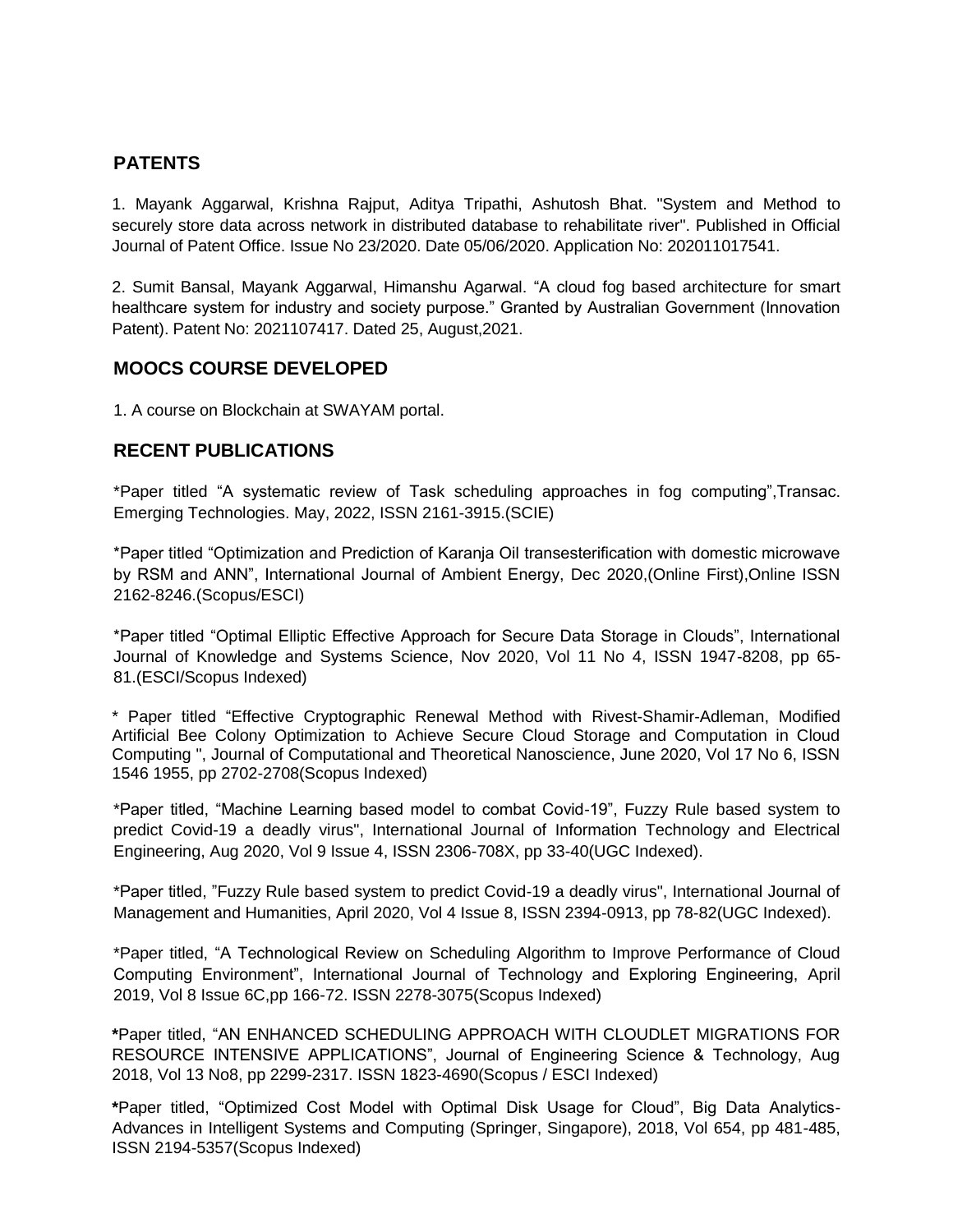**\***Paper titled, "Energy Efficient DVFS with VM Migration", European Journal of Advances in Engineering & Technology, Feb 2018, Vol 5(1), pp 61-68, ISSN: 2394-658X. UGC-47799

\*Paper titled, "A Comparative Study on Scheduling Algorithms in Cloud Computing", International Journal of Advanced Research in Computer Engineering & Technology, January 2018, Vol 7(1), pp 19-24, ISSN:2278-1323, UGC-47442.

\*Paper titled "File Specific Deduplication for Cloud Storages", International Journal of Applied Research on Information Technology and Computing. Vol 8(3), Dec,2017, pp 293-302. ISSN: 0975- 8089.UGC-2578

\*Paper titled "Performance Evaluation of E-Learning Sites", Int. J. of Computer Eng. And Scientific Research, Vol4 (9), Sept 2017, pp 18-22, 2394-0697.UGC Approved S. No: 43032

\*Paper titled "Impact of Cloud Computing in E-Learning: A Study", Int. J. of Recent and Innov. Trends in Comp. & Comm., Vol5 (5) May 2017, pp 912-922.UGC Approved, S. No: 519

\*Paper titled "Survey of ndn: future internet", Int. J. of Inf. Tech., Springer, Online First, May 2017, ISSN (Online): 2511-2104.DOI: 10.1007/s41870-017-0014-y. UGC Approved, S. No-49273

Paper titled "An Effective Security Mechanism for on Demand File Storage in Cloud Computing", ANWESH: International Journal of Management and Information Technology, Vol 2(1), March 2017.UGC Approved S. No-47129.

\*Paper titled "Smart City Based on NDNoT: The Future of IoT, Published in Indian Journal of Science & Technology, Vol 9(36), Sept. 2016, pp 142-147, ISSN (Print): 0974-6846. Scopus Indexed. DOI: 10.17485/ijst/2016/v9i36/89557.

\*Paper titled "Impact of Cloud based services on Mental Health", Published in IJECS, Vol 4(8), Aug 2015, pp 13653-13663, ISSN 2319-7242.

\*Paper titled "Virtualization: Technology Helping Environment", Published in IJERC, Vol 1, June 2015, pp 58-62, ISSN 0975-6272.

\*Paper titled "A Comparative Analysis of Scheduling Algorithms affecting QoS in Cloud Environment" Published in IJCSN, Vol 4(1), Feb 2015, pp 142-147, ISSN 2277-5420.

\*Paper titled "An application Deployment to Open Shift Cloud Using existing Git Repository from Local Client" Published in IJECS, Vol 4(1), Jan,2015, pp 10191-10194, ISSN 2319-7242

\*Paper titled "Doctor App: A Life Saving Mobile Application" Published in IJCSIT, Vol 5(5), 2014, pp 6290-6295, ISSN 0975-9646. (SciVerse Scopus Indexed)

\*Paper Titled "Research Issues in Cloud Computing" published in IJAER, (Scopus Indexed), Vol 9(21), 2014, pp 9479-9488.ISSN:0973-4562. UGC Approved, S. No-64529

\*Paper Titled "Virtualization: A concept implementation for Cloud" published in IJETR.Vol 2, Issue 3, March, 2014, pp 52-55. ISSN: 2321-0869

\*Paper Titled "Agro App: An application for healthy living" presented at International Conference "- "ISCON-14" held at GLA, Mathura (1-2, March, 2014). Published in IEEE

\*Paper titled " Introduction of Cloud Computing and Survey of Simulation Software for Cloud" published in International Journal Research Journal of Science & IT Management, Vol 2, No. 12, Oct, 13, pp. 15-23. ISSN: 2251-1563.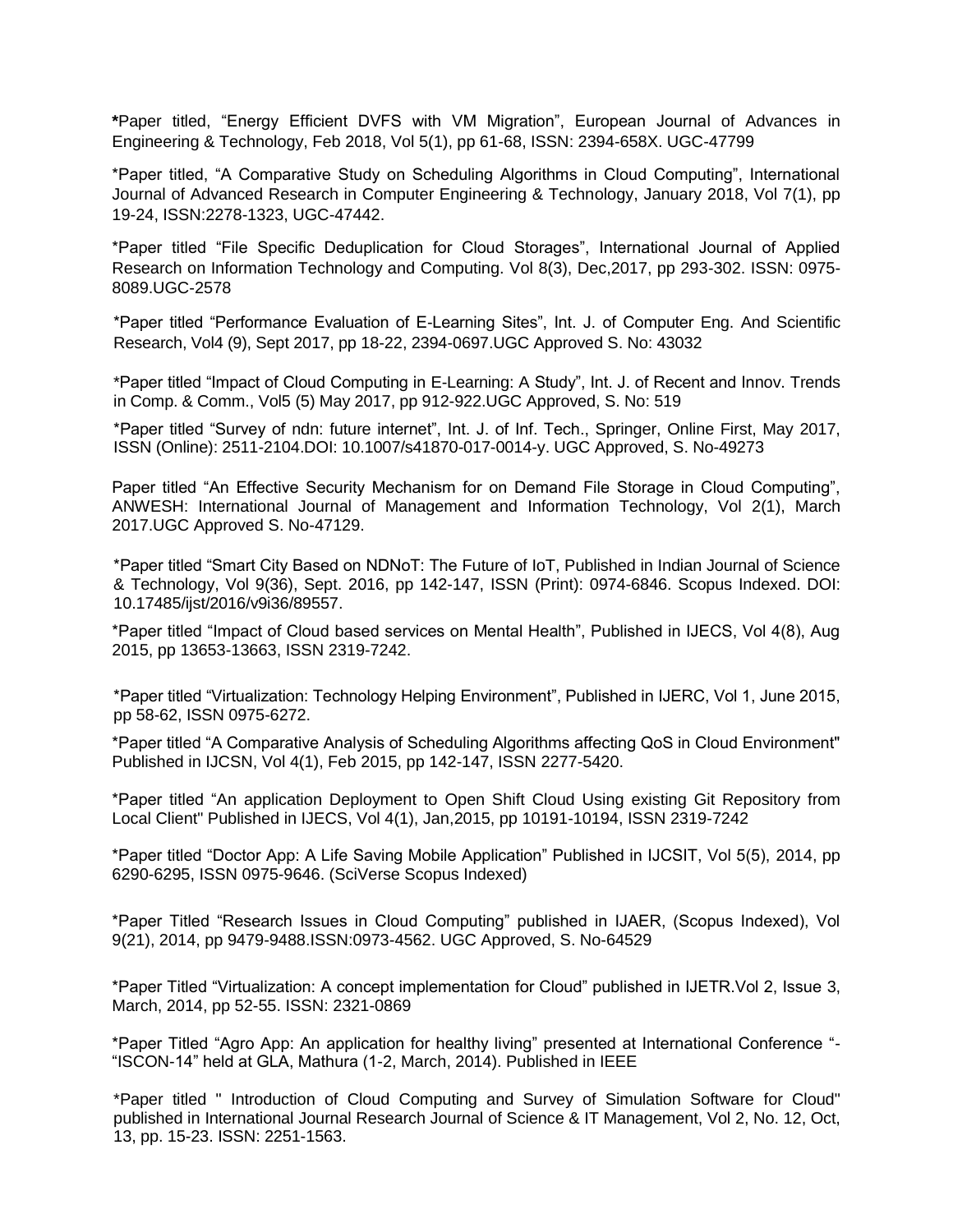\*Paper titled "Hierarchal Fault Tolerant Secured Mobile Agent Model", presented in 27th Indian Engineering Congress, Delhi, 13-16 Dec 2012.

\*Paper titled "Hierarchical Model to Prevent DoS Attack in Mobile Agent", presented in International Conference ICRTITCS-2012, Mumbai, 16-17 Dec, 2012.Proceedings published in IJCA, pp. 7-10.

\*Paper titled "Hierarchal Secured Fault Tolerant Approach for Mobile Agent: Using Petrinets" published in Journal of Information Systems and Communication (Bio Info Publications) Vol. 3, Issue 1, 2012 pp. 170-173. ISSN: 0976-8742.

\*Paper titled "Role of mobile agent in Digital Education" presented in World Congress for Man and Nature held at GKV, from 11-13, Nov 2011.

\*Paper titled "Hierarchal Object Oriented Fault Tolerant Secured and Atomic Mobile Agent Model" published in International Journal of Computer Science Issues (IJCSI) Volume 8, Issue 6, November 2011 pp. (241-245).

\*Paper titled "Mobile Agent Model for IT in Education System" published in J.N.P.S Vol. 24, No. 1, pp. 69-75(2011), ISSN 097-3799, (Proceedings of IAES -Nov, 2011)

### **BOOKS**

Authored a Book titled "Handbook of AWS(A Practical Guide)", Publisher Bluerose , Feb,22. ISBN-978-9356110212. pp -168.

Authored a Chapter titled "Forecast and Prediction of Covid-19 using machine learning" in Book Titled "Data Science for Covid19" by Elesvier Publications.

Authored a Chapter titled " IBM's Watson Analytics for Health: A Miracle made true" in Book Titled "Cloud Computing Systems and Applications in Health Care" by IGI Global Publications.

Authored a Chapter titled "Advancement and Applications in Fog Computing" in Book Titled "Security Design for the Cloud IoT and Social Networking" by Wiley Publications.

Authored a Chapter titled "Smart Contract Deployment in Ethereum: Learning Made Easy" in Book Titled "Transforming Cybersecurity Solutions Using Blockchain" by Springer.

### **Thesis Supervised**

- Guided more than 20 students in PG for their PG Thesis.
- One Scholar Awarded Ph.D. on topic titled "An Effective Cryptographic Algorithm for Renewal and Signing to Achieve Secure Cloud Storage and Computation" from Uttarakhand Technical University, Dehradun, UK, India.(12/3/2019)

### **INVITED TALKS (Most of the talks were focused on Hands On Workshop)**

- 1. Invited Talk on "Advancements in Technologies" in Seminar conducted by COER, Roorkee sponsored by USERC on 06/02/2022.
- 2. Invited Talk on "Securing Applications by Blockchain" in FDP conducted by M.J.P. Rohilkhand University, Bareilly under AICTE-ATAL Program on 15/11/2021.
- 3. Invited Talk on "Ethereum and Smart Contracts" in FDP conducted by Poornima University, Jaipur under AICTE-ATAL Program on 24/09/2021.
- 4. Invited Talk on "Blockchain Introduction and History" in FDP conducted by Poornima University, Jaipur under AICTE-ATAL Program on 21/09/2021.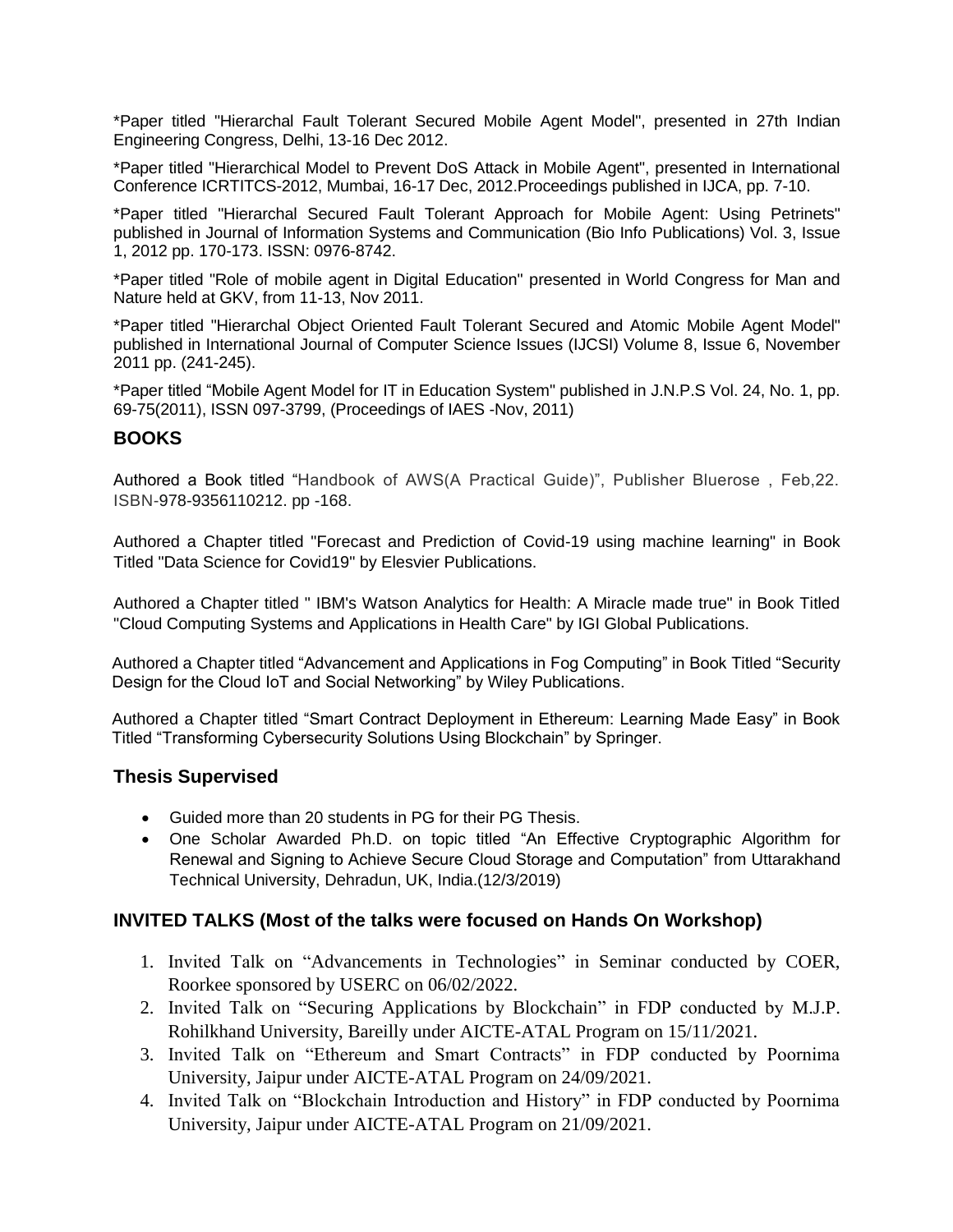- 5. Invited Talk on "Smart Technologies" in FDP conducted by FET,GKV, Haridwar on 20/9/21.
- 6. Invited Talk on "Cyber Security" in Refresher Course conducted by UGC HRDC, GNDU Amritsar on 13/9/21.
- 7. Invited Talk on "Basics of Blockchain" and "Consensus Mechanism" in FDP conducted by NIT, Jaipur, under AICTE/ATAL Program on 6/9/2021.
- 8. Invited Talk on "Blockchain and Machine Learning" in FDP conducted by Uttarakhand Open University, under AICTE/ATAL Program on 17/8/2021.
- 9. Invited Talk on "Hands-on Building Smart Contract using Remix" in FDP conducted by AURO University, Surat on 6/7/2021.
- 10. Invited Talk on "Blockchain Background" in FDP conducted by AURO University, Surat on 5/7/2021.
- 11. Invited Talk on "Blockchain Introduction and History" in FDP conducted by AURO University, Surat on 5/7/2021.
- 12. Invited Talk on "Securing Applications by Blockchain" in FDP conducted by Govt. Engineering College, Bikaner under AICTE/ATAL Program on 23/06/2021
- 13. Invited Talk on "Academic Leadership and Virtual Spaces" in FDP conducted by FET, GKV under AICTE/ATAL Program on 19/05/2021
- 14. Invited Talk on "Academic Leadership and Virtual Spaces" in FDP conducted by FET, GKV under AICTE/ATAL Program on 19/05/2021.
- 15. Invited Talk on "Blockchain Technology and applications" in FDP conducted by AMET University, Chennai under AICTE on 19/12/2020.
- 16. Invited Talk on "Hands-on with Blockchain using remix" in FDP conducted by FET, GKV, Haridwar under AICTE ATAL on 16/12/2020.
- 17. Invited Talk on "Introduction to Blockchain" in FDP conducted by FET, GKV, Haridwar under AICTE ATAL on 14/12/2020.
- 18. Invited Talk on "Hands-on with Blockchain using remix" in FDP conducted by JNTU,Ananthapuram,A.P under AICTE on 11/12/2020.
- 19. Invited Talk on "Challenges and Solutions Solution Impact of ICT" in UGC/HRDC Refresher Course conducted by BAMU, Aurangabad on 20/10/2020.
- 20. Invited Talk on "Blockchain Technology and applications" in FDP conducted by SRMS, Bareilly on 16/10/2020.
- 21. Invited Talk on "Blockchain and its Applications" in FDP conducted by Poornima University, Jaipur under RTU/TEUQIP Program on 18/09/2020.
- 22. Invited Talk on "Hands-on Remix" in FDP conducted by NIT-Raipur under AICTE/ATAL Program on 17/09/2020.
- 23. Invited Talk on "Academic Leadership and Virtual Spaces" in FDP conducted by FET, GKV under AICTE/ATAL Program on 16/09/2020.
- 24. Invited Talk on "Blockchain Introduction Background and History" in FDP conducted by RTU-Jaipur under TEQIP on 15/09/2020.
- 25. Invited Talk on "Deploying Smart Contract using Remix" in FDP (Online) conducted by GTU, Ahemdabad on 3/9/2020 and 4/9/2020.
- 26. Invited Talk on "Blockchain Technical Perspective" in One month Orientation Course (Online) conducted by CSI/IEEE/AICTE/BVICAM, Delhi on 20/8/2020.
- 27. Invited Talk on "Understanding Blockchain Made easy" in Webinar conducted by GJU, Hissar on 13/8/2020.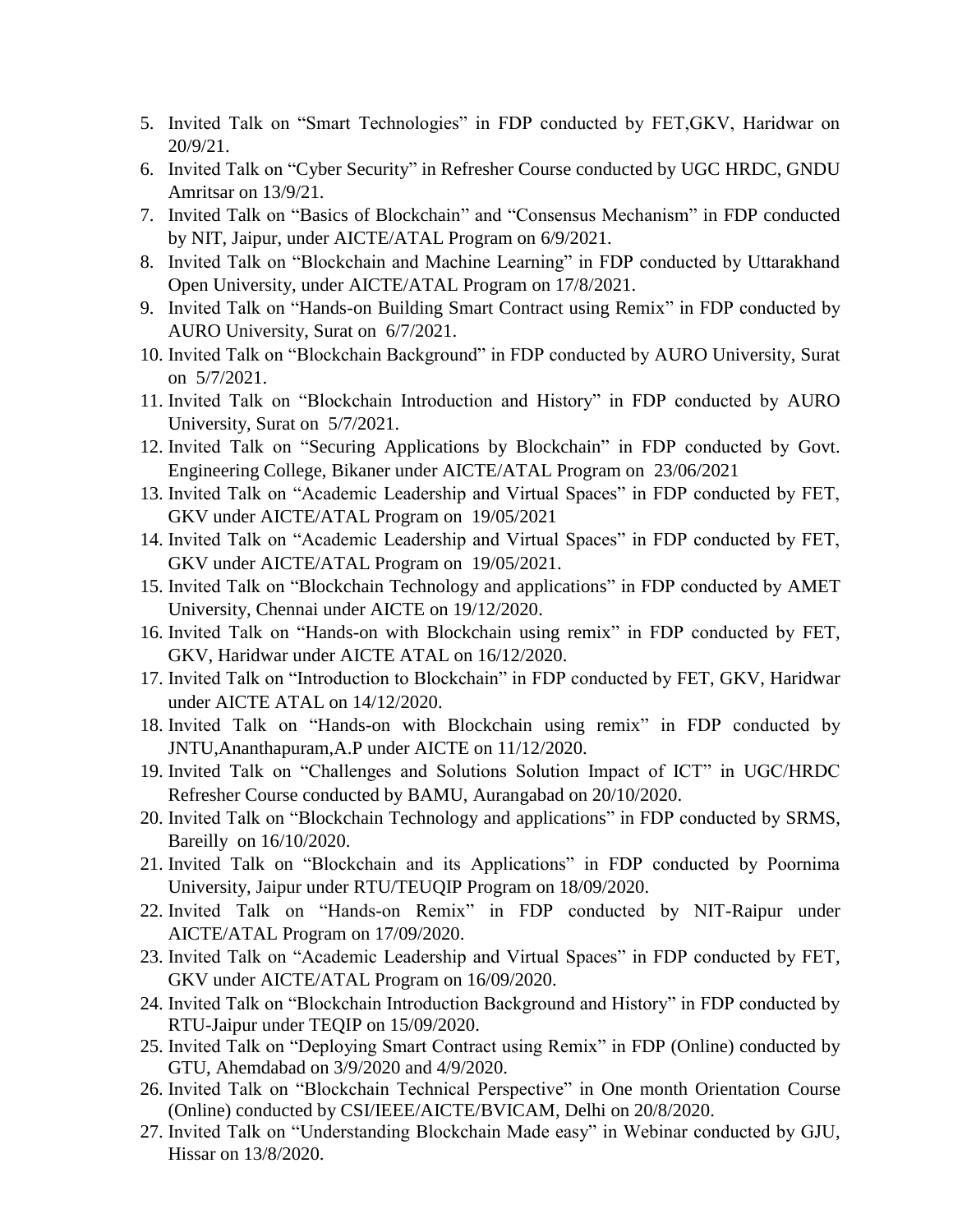- 28. Invited Talk on "Deploying Smart Contract using Remix" in FDP (Online) conducted by GBPEC, Pauri on 20/7/2020 and 21/7/2020.
- 29. Invited Talk on "Blockchain and Industry4.0" in FDP (Online) conducted by CSI/IEEE/AICTE/BVICAM, Delhi on 8/7/2020.
- 30. Invited Talk on "Deploying Smart Contract using Remix" in STC (Online) conducted by AICTE/IBM/GKV on 29/6/2020 and 30/6/2020.
- 31. Invited Talk on "Understanding Blockchain Made easy" in Webinar conducted by Vivek College on 6/6/2020.
- 32. Invited Talk on "How to use exam.net to give Online Examination" in Webinar conducted by GKV, Haridwar on 25/5/2020.
- 33. Invited Talk on "Exploring remix to implement Smart Contracts" in Webinar conducted by BVICAM, Delhi on 29/5/2020.
- 34. Invited Talk on "Impact of Technology on Youth and Society" during Orientation Program for NSS officers" being conducted by Empaneled Training Institute under Ministry of Youth Affairs and Sports, Government of India on 22 ,Feb,2019.
- 35. Invited Talk and Hands On Workshop under TEQIP-UTU at COER, Roorkee on "Blockchain and IPR", 27,Nov,2019
- 36. Invited Talk and Hands on Workshop at Manav Rachna Uiversity, Faridabad on "Blockchain Technology/Ethereum", 5, Oct, 2019.
- 37. Invited Talk and Hands on Workshop at Govt. Engineering College, Bikaner on "Blockchain Technology/Ethereum", 3-4, Oct, 2019.
- 38. Invited Talk and Hands on Workshop at SCET, Surat, Gujrat on "Blockchain Technology/Ethereum", 31, August, 2019.
- 39. Workshop in FDP at BVM, Vidyanagar, Gujrat on "Blockchain Technology/Ethereum", 10, June,2019
- 40. Invited Talk in IEEE International Conference at KEC, Gaziabad on "Block Chain Technology", 18, April, 2019.
- 41. Invited Talk/Workshop at Chitkara University, Punjab on "Block Chain", 16, March, 2019
- 42. Invited Talk/Workshop in FDP at FGC, Bareilly on "Cloud Computing and Cloud Sim", 5, January, 2019.
- 43. Invited Talk in FDP at UTU, Dehradun on "Research and Innovations", 13, July, 2018.
- 44. Invited Talk in IEEE National Workshop at WIT, Dehradun on "Block chain in Bigdata", 21, April, 2018.
- 45. Invited Talk in Workshop at MKIT, Dehradun on "Block chain", 21, April, 2018.
- 46. Invited Talk in Workshop at DBIT, Dehradun on "Block chain", 31, March, 208.
- 47. Invited Talk in Workshop at COER, Roorkee on "Block chain", 15, March, 2018.
- 48. Invited Talk in National Workshop at M.S. University, Baroda, Gujrat on "Block chain in Bigdata", 21, Feb, 2018.
- 49. Resource Person in FDP on Research Methodology at Uttaranchal University, Dehradun on 6 Dec,2017
- 50. Resource Person UGC, HRDC Refresher course at MDSU, Ajmer 10-11, Oct, 2017.
- 51. Invited Talk in UGC Sponsored FDP at Guru Nanak Khalsa College, Yamunanagar on 16, Sept, 2017.
- 52. Invited Talk on Cloud Computing and Bluemix in a Workshop at HIT, Jolly Grant, Dehradun on 6 May,
- 53. 2017.
- 54. Resource Person in Workshop on Cloud Computing and VMware at WIT, Dehradun on 6 April, 2017
- 55. Resource Person in FDP on Cloud Computing and Cloud Sim at LPU, Jalandhar on 18, Feb 2017.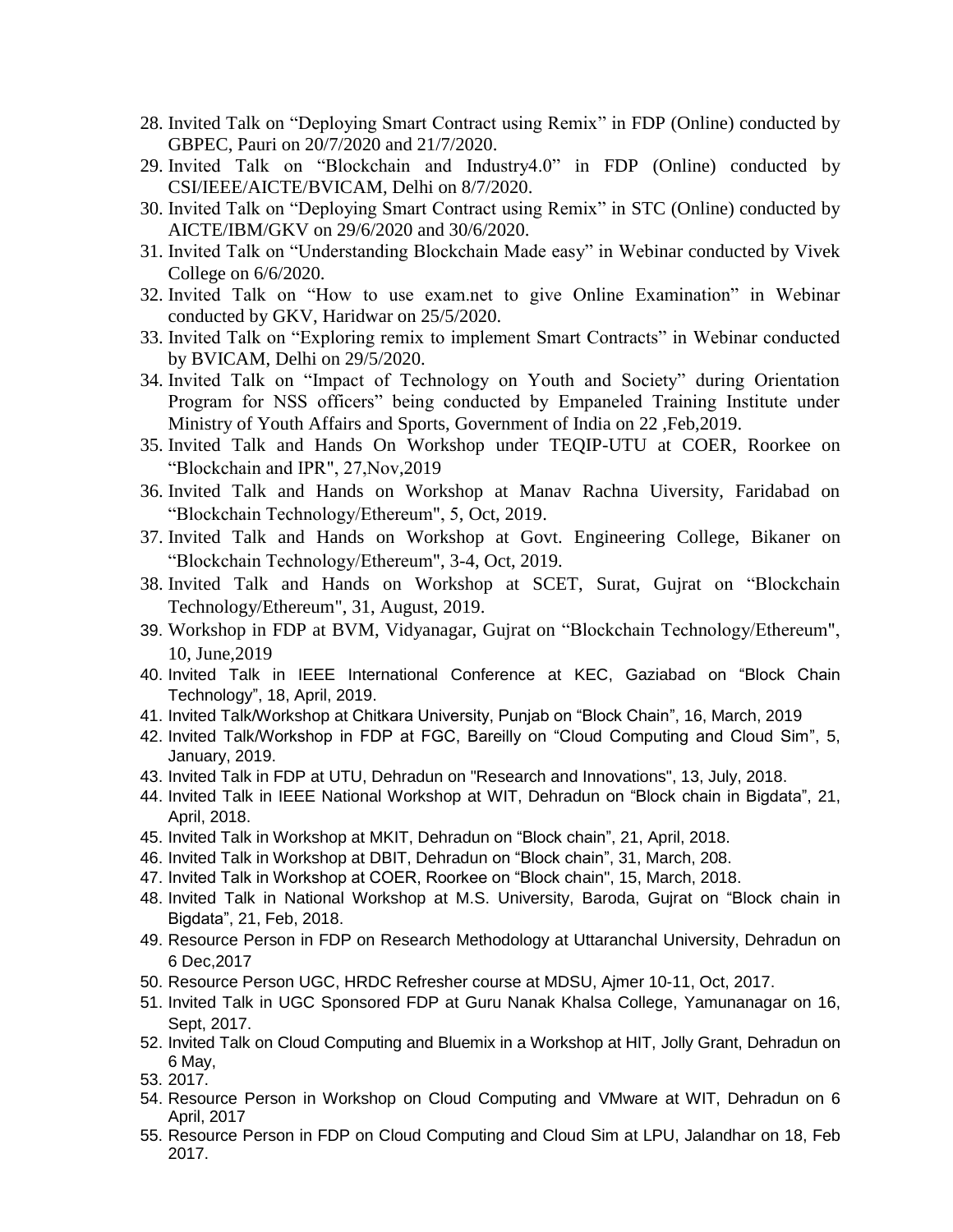- 56. Resource Person in National Workshop at Govt. College Kotdwar in collaboration with U-SAC, Dehradun on 30 Nov, 2016.
- 57. Research Methodology lectures for Ph.D. Candidates of UTU, Dehradun on 27-28, Dec, 2016.
- 58. Invited Talk in National Workshop by U-SAC, Dehradun on 30 Nov, 2016 at Kotdwar.
- 59. Role of Computers in Research for Ph.D. Candidates of UTU, Dehradun on 28 June, 2016.
- 60. Talk on Cloud Computing and Bluemix in a Workshop at COER, Roorkee on 28 April, 2016.
- 61. Delivered five Sessions with Hands on Experience on Cloud Computing and Cloud Sim in a Workshop at Punjabi University, Patiala on 11-12 April, 2016
- 62. Talk on Cloud Computing and IoT during Workshop/FDP "Microwave and Wireless Communication" at M.J.P. Rohilkhand University, Bareilly on 1 April, 2016.
- 63. Workshop on Cloud Computing and Cloud Sim at DIT, Dehradun on 8 Feb, 2016.
- 64. Workshop on Cloud Computing and Cloud Sim at CEC, Chandigarh on 28 Jan, 2016.
- 65. Workshop on Cloud Computing and Bluemix at MEC, Bikaner on 9 Jan, 2016.
- 66. IAM tools for Cloud Security in CSI Annual Golden Jubilee 2-5, Dec, 2015 at New Delhi.
- 67. Workshop on Cloud Computing and Bluemix at SGRR, Dehradun on 7, Nov, 2015.
- 68. Workshop on Cloud Computing and Bluemix at RIT, Roorkee on 4, Nov, 2015.
- 69. Expert Lecture on Cloud Computing and Research Issues in FDP at IFTM, Moradabad on 2, Nov, 2015.
- 70. Delivered three hour talks on Programming in Cloud Sim & BlueMix at Three Day Workshop in Kurukshetra University, Kurukshetra on 22 September, 2015.
- 71. Delivered two talks on Cloud Computing &BlueMix at Workshop in IMT, Kashipur on 11 September, 2015
- 72. Session Chair in International Conference "NGCT" at UPES, Dehradun 5, Sept.,2105
- 73. Conducted and delivered a session on Cloud Computing & BlueMix at Workshop in DIT, Dehradun on 4 September, 2015
- 74. Expert Talks (5 Sessions) in National Workshop for
- 75. Capacity Building / FDP on Cloud Computing at I.P. University, Delhi on 29 and 30, July, 2015.
- 76. Key Note speaker in International Conference on Advances in Emerging and Futuristic Trends in Engineering & Technology from 8-9 May, 2015 held at MAU, Baddi (H.P).
- 77. Session Chair in International Conference on Advances in Computing and Communication Engineering (ICACCE -2015) on 1-2 May, 2015 held at Tula Institute, Dehradun.
- 78. Conducted a One Day Workshop as Resource Person at Chandigarh University on 23, April, 2015 on Cloud Computing and Cloud Sim.
- 79. Invited talk on "Cloud Computing and Sustainable Development" in National Seminar" Sustainable
- 80. Development with reference to present Indian Scenario", 14, March, 2015. Conducted by BSI, Roorkee.
- 81. Session Chair in International Conference "IndiaCom-2015 Computing for Sustainable Global Development".11-13 March, 15. Conducted by BVICAM, New Delhi.
- 82. Invited talk on "Cloud Computing for Sustainable Global Development" in International Conference "IndiaCom-2015 Computing for Sustainable Global Development". 11-13 March, 15, Conducted by BVICAM, New Delhi.
- 83. Invited Talk on "Cloud Computing" in International Invited Talk on "Issues and Challenges in Cloud Computing" in National Seminar Advances in Computer Networking and Information Security on 22 Nov., 2104 at SRMS-WCET, Bareilly. Conference on Advances in Computing,
- 84. Communications & Informatics on 29, Nov, 2104 at COER-Roorkee.
- 85. Chaired a Session in International Conference "Confluence-2014" at Amity University, Noida. 25-26 Sept, 14.
- 86. Invited Talk on "Cloud Computing: Concepts" at National Conference at Shobhit University, Gangoh on 12/4/14.
- 87. Chaired a Session in INDIANCom-14 held at BVIAM, New Delhi on 7March, 2014.
- 88. Invited talk on "Technical Innovations for Inclusive Development" in National Symposium by ISCA-Haridwar Chapter hosted at GKV, Haridwar (16, Feb,14)
- 89. Invited talk on "Mobile Applications and Cloud Computing: A new approach for Inclusive Development" in Indian Science Congress, 3-7, Feb, 2014 held at Jammu University, Jammu.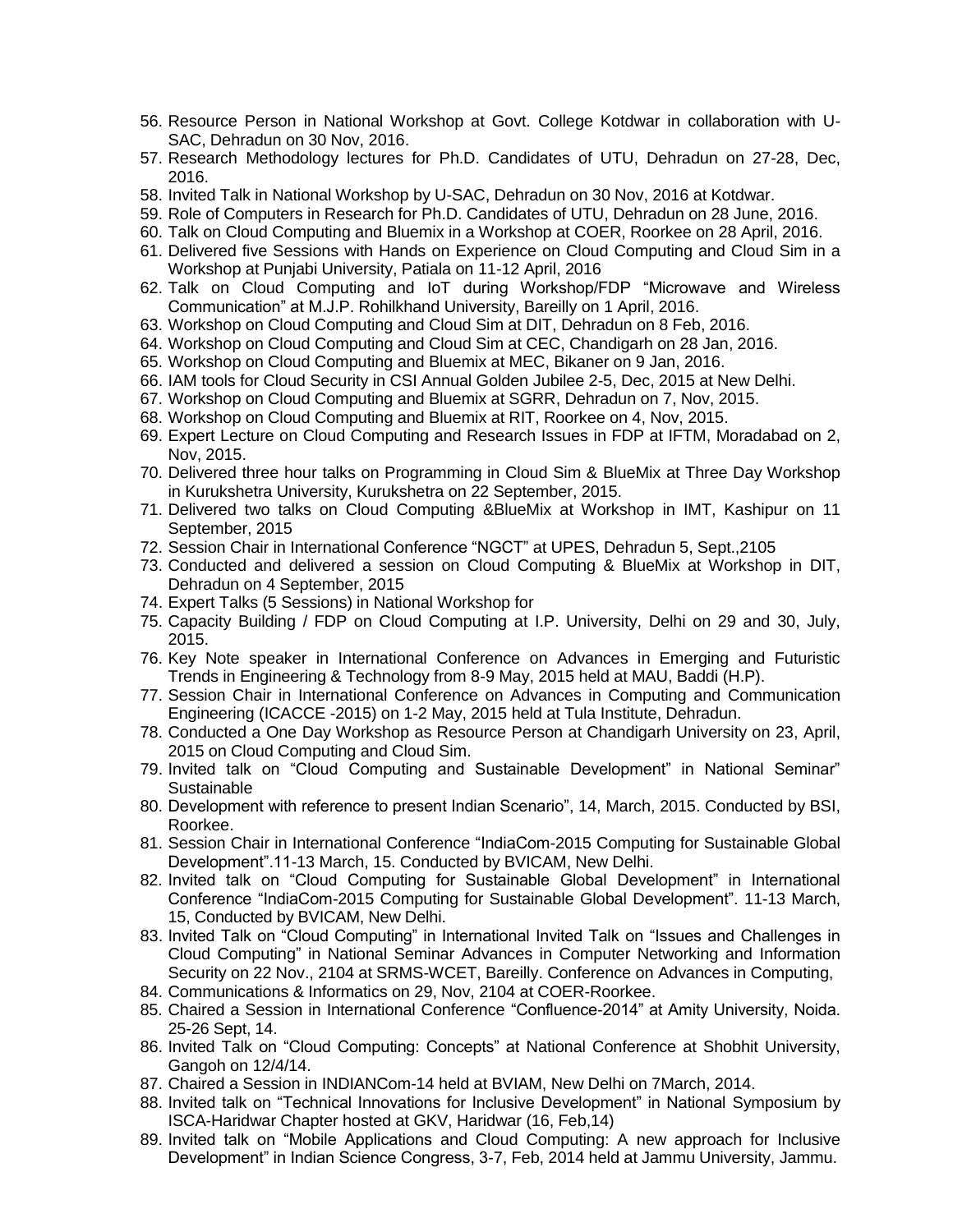- 90. Invited Speaker/Co-Chairperson in National Conference "Emerging Trends in Computational Research and Development" at DSVV, Haridwar 7-8 Sept., 2013.
- 91. Invited Speaker in National Workshop on Green Computing at B.I.T Muzzafarnagar on 2 May, 2013
- 92. Invited Speaker in National Seminar at B.S.I Roorkee on 14 March, 2013.
- 93. Invited Speaker in National Conference on "Future Aspects of Artificial Intelligence in Industrial Automation" 19-20 May, 2012 held at Graphic Era University, Dehradun.
- 94. Guest Speaker in National Seminar on" Body Implanted Microsystem Technology", 9 April, 2011.Organized by Uttaranchal College of Technology, Dehradun.
- 95. Chaired / Key Note Speaker at a State Level Seminar on "I.T and Its Applications", 14 March 2011, conducted at B.S.I Group of Colleges, Roorkee.
- 96. Delivered two expert lectures in Refresher Course in I.T Applications at S.S.J Campus, Almorah, Kumaon University on 3-Dec-2011 and 4-Dec-2011.
- 97. Key Note Speaker in National Seminar on "Industrial Automation and Soft Sensors"-4-5 September, 2010. Organized by Graphic Era University, Dehradun.
- 98. Delivered expert lectures on Design and Analysis of Algorithm for M. Tech I Year students of U.K. Technical University at College of Engineering, Roorkee -June 2010.
- 99. Delivered expert lectures on Object Oriented Software Engineering for M. Tech II Year students of U.K. Technical University at DIT, Dehradun –July 2010.
- 100. Key Note Speaker at National seminar on Advance Computing & Communications-Aug 25& 26, 2007. Invertis Institute of Eng. & Technology, Bareilly.

## **EDUCATION**

**Certification**:

| <b>Buffalo University, New York (Coursera)</b>                                                                                                                                                        | <b>Blockchain</b>                           | 2020 |
|-------------------------------------------------------------------------------------------------------------------------------------------------------------------------------------------------------|---------------------------------------------|------|
| Blockchain Specialization (4 Courses)                                                                                                                                                                 |                                             |      |
|                                                                                                                                                                                                       |                                             |      |
| Dudley College, UK - Sponsored by AICTE                                                                                                                                                               | CMI-Level 5                                 | 2019 |
| CMI Level 5, certification under AICTE-UKEIRI Leadership Development Program                                                                                                                          |                                             |      |
|                                                                                                                                                                                                       |                                             |      |
| <b>Summer Research Fellow:</b>                                                                                                                                                                        | <b>Cloud Computing</b>                      | 2017 |
| Institute of Technology (IIT) -Delhi                                                                                                                                                                  |                                             |      |
| Worked under the Guidance of Dr. Pragya Jain, Dr. K. Gopal Build a prototype of IIT-Delhi<br>cloud "Baadal" Worked on Libvirt/QEMU/KVM, VMware, and Dedupe.                                           |                                             |      |
| <b>Ph.D.: Computer Science (Mobile Agents)</b>                                                                                                                                                        | <b>Gurukul Kangri University - Haridwar</b> | 2012 |
| Worked under the guidance of Dr. Nipur. Research topic was "Fault Tolerance and Security<br>Issues in Mobile Agents". Made a new secured Fault Tolerant model and simulated it in<br><b>Petrinets</b> |                                             |      |